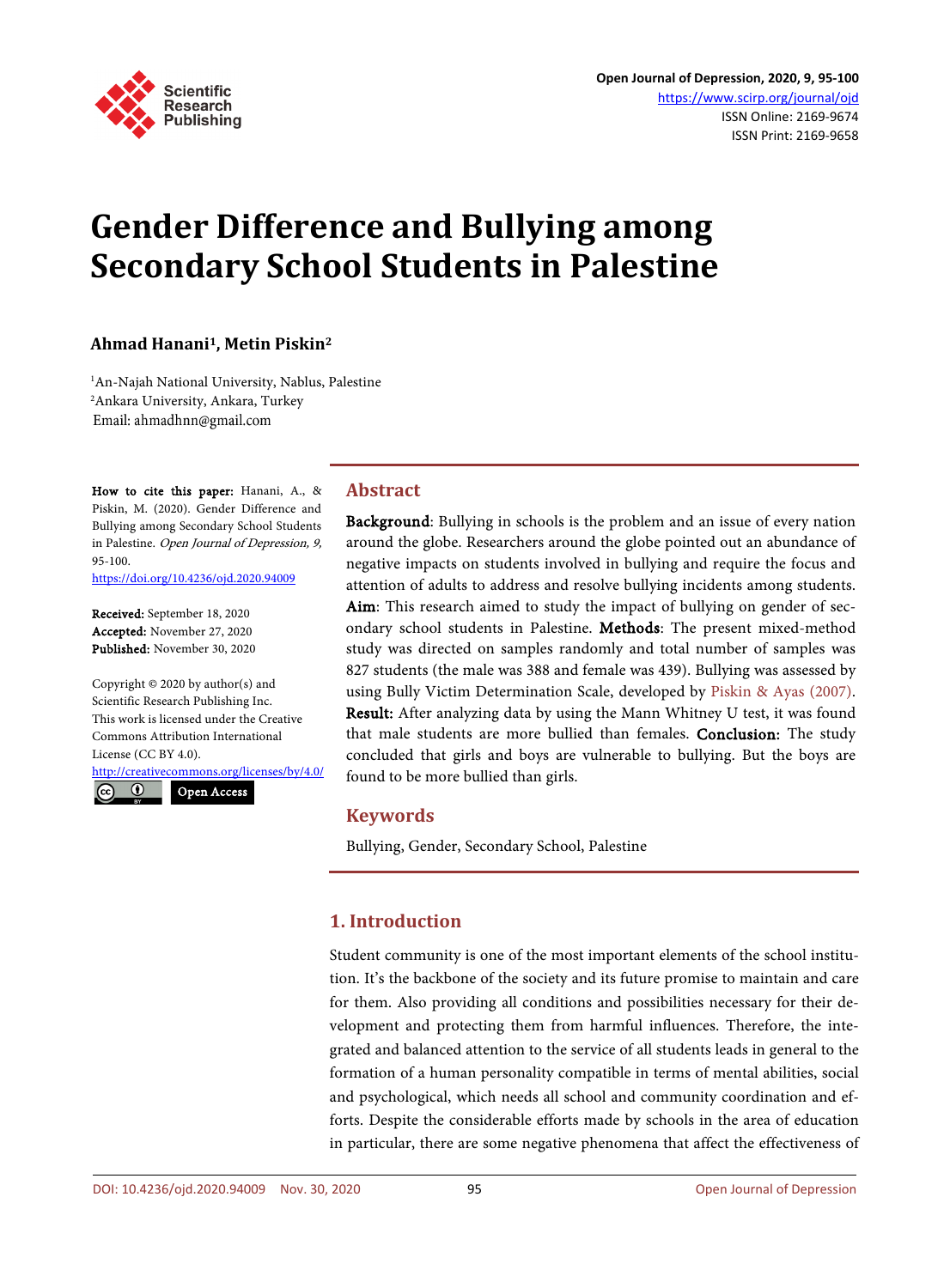the educational process and the ability of its members to achieve their goal [\(Al-Qhatani, 2008\).](#page-4-0) Schools have been always viewing as institutions to transfer knowledge and culture to the future generation. It is a dynamic human system which aims at nurturing the mutual growth and understanding between children and adults. At schools, students are the core of the system. For their great importance, adequate information about pupils is necessary for any meaningful learning process in order to save teachers' effort and change learners' in accordance with the set objectives, such factors that affect learning and teaching, including child growth, age heredity, interest, home and social effects and violence in school as well as school bullying need to be addressed [\(Omoniyi, 2013\).](#page-5-1) Based on a research conducted in different countries, bullying is a serious issue within schools from primary to high school in many western and eastern countries. Bullying as an aggressive behavior has probably occurred as long as there have schools. However, until the pioneering work of Olweus in the 1970s, it had not received much attention. Shortly after [Olweus's](#page-5-2) (1993) work in Scandinavian countries, interest in such a research spread in other countries [\(Piskin, 2002\).](#page-5-3)  Bullying and victimization are universal phenomena recognized and studied internationally. Groups of researchers around the world are concerned about these behaviours and their impact in society are conducting significant research to elucidate causes, concomitants, and outcome of bullying behaviours and victimization (Nansel [et al., 2004\).](#page-5-4) There is much speculation as to whether gender differences exist in bullying. A study performed by [Griezel et al. \(2012\)](#page-4-1) aimed to determine if the rates of bullying differed between genders. The researchers used 803 students, ages ranging from 12 to 17 years old, to complete this analysis. They discovered that, "overall, boys engaged in and were the target of traditional bullying more than girls" (Griezel [et al., 2012:](#page-4-1) p. 451). This finding suggests that boys not only bully more but also fall victim to bullying more so than girls. A study performed by [Hoertel, Strat, Lavaud, &](#page-5-5) Limosin (2012) found similar results. In their study, the probability of being involved in bullying was significantly higher for men than women [\(Hoertel et al., 2012\).](#page-5-5) Additionally, [Chapell](#page-4-2)  [et al. \(2006\)](#page-4-2) discovered that males bullied significantly more in both elementary and high school than female did. Findings from another study on the gender differences in bullying conducted by Crick & [Grotpeter \(1995\)](#page-4-3) suggested that, "both girls and boys are aggressive but tend to exhibit distinct forms of the behavior" (p. 721). This proposes that both males and females do bully at comparable rates, but the styles in which they use to bully may be different.

In 2000, Espelage et al. tested sex, grade, race, price of lunch, and poverty status as demographic variables. In their study, only sex was associated with bullying behavior, with males reporting more participation than females (2000). Nansel et al.'s study in 2001 shows the same results with respect to sex as a demographic variable, with males bullying and being bullied more than females. However, they also found some differences in bullying behaviors with respect to race that Hispanic youth reported slightly more moderate and frequent bullying than other races, and that black students reported being bullied slightly less often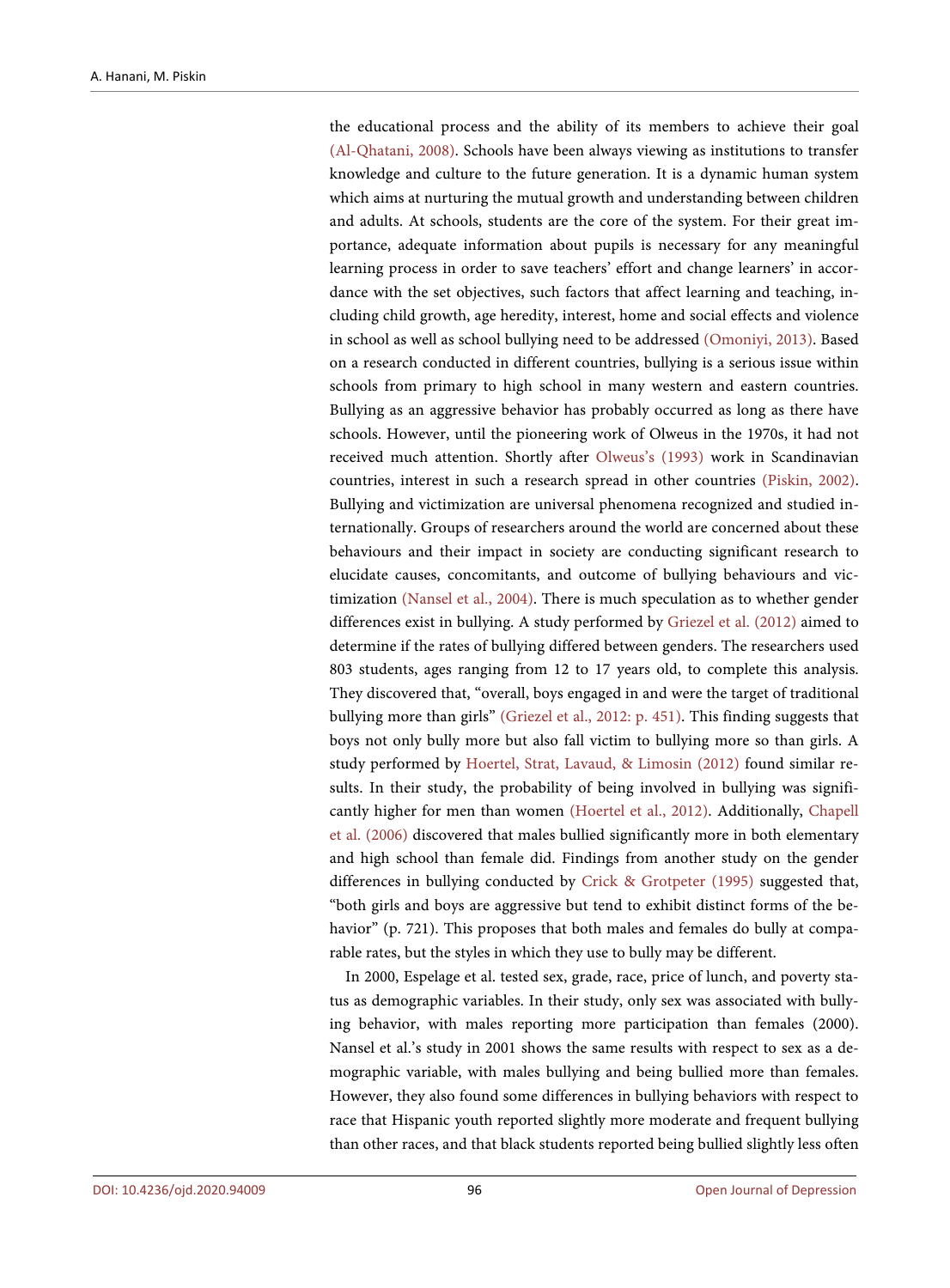than students of other races. The findings of Seals and Young in 2003 concur with the results of both Espelage et al. in 2000 and Nansel et al. in 2001, with males reporting more bullying than females. In addition, younger students, seventh graders compared to eighth graders, participated in more bullying behaviors than older students [\(Seals & Young, 2003\).](#page-5-6)

In a recent study using a representative sample of 1500 Spanish students enrolled in compulsory secondary school during the 2007-2008 academic year, it was revealed that concerning bullies, boys are involved in all kinds of bullying incidents to a significantly higher degree than are girls, except in cases of indirect manifestation of the phenomenon (such as speaking ill of someone, for example) in which girls are significantly more associated with than are boys. For victims, too, the boys experience direct experiences of bullying, such as physical aggression, and girls are more involved in situations of indirect violence, such as malicious gossip [\(Carrera Fernández](#page-4-4) et al., 2013). Another article that reviews integrates empirical findings on the risk factors associated with bullying and peer victimization in schools, found that many studies report that boys are in general more likely to engage in bullying than girls, and boys are commonly victims and perpetrators of direct forms of bullying, while girls experience indirect bullying [\(Hong & Espelage,](#page-5-7) 2012). Some researchers intrigued by the reoccurring gender differences in bullying attempted to assess why these gender differences emerge. [Lagerspetz et al. \(1988\)](#page-5-8) proposed that females are more inclined to use indirect/relational aggression because of their social structure. For females, close and strong relationships between friends tend to emerge whereas in males larger and more diffuse social networks exist (Rivers [& Smith, 1994\).](#page-5-9) Therefore, threatening or manipulating those friendships can do more harm for females than it can for males [\(Bjorkqvist et al., 1992;](#page-4-5) [Lagerspetz et al., 1988\).](#page-5-8)  Additionally, females tend to have more concern for interpersonal problems which can make them more inclined to reacting negatively to relational problems [\(Crick et al., 2001\).](#page-4-6) Females may also be predisposed to use indirect aggression because they mature faster verbally than males [\(Lagerspetz et al., 1988\).](#page-5-8) Because females tend to acquire verbal skills at an earlier stage, the use of indirect aggression is simply facilitated [\(Bjorkqvist et al., 1992\).](#page-4-5) In regard to males, it is a social norm for them to be aggressive and display dominance; therefore, males typically may display a more direct aggression style of bullying [\(Lagerspetz et al.,](#page-5-8)  [1988\).](#page-5-8)

## **2. Objectives**

To investigate the bullying and gender differences among secondary school students in Palestine.

## **3. Methodology**

## **3.1. Tools of Study**

Bullying was investigated by using the Bully Victim Determination Scale, devel-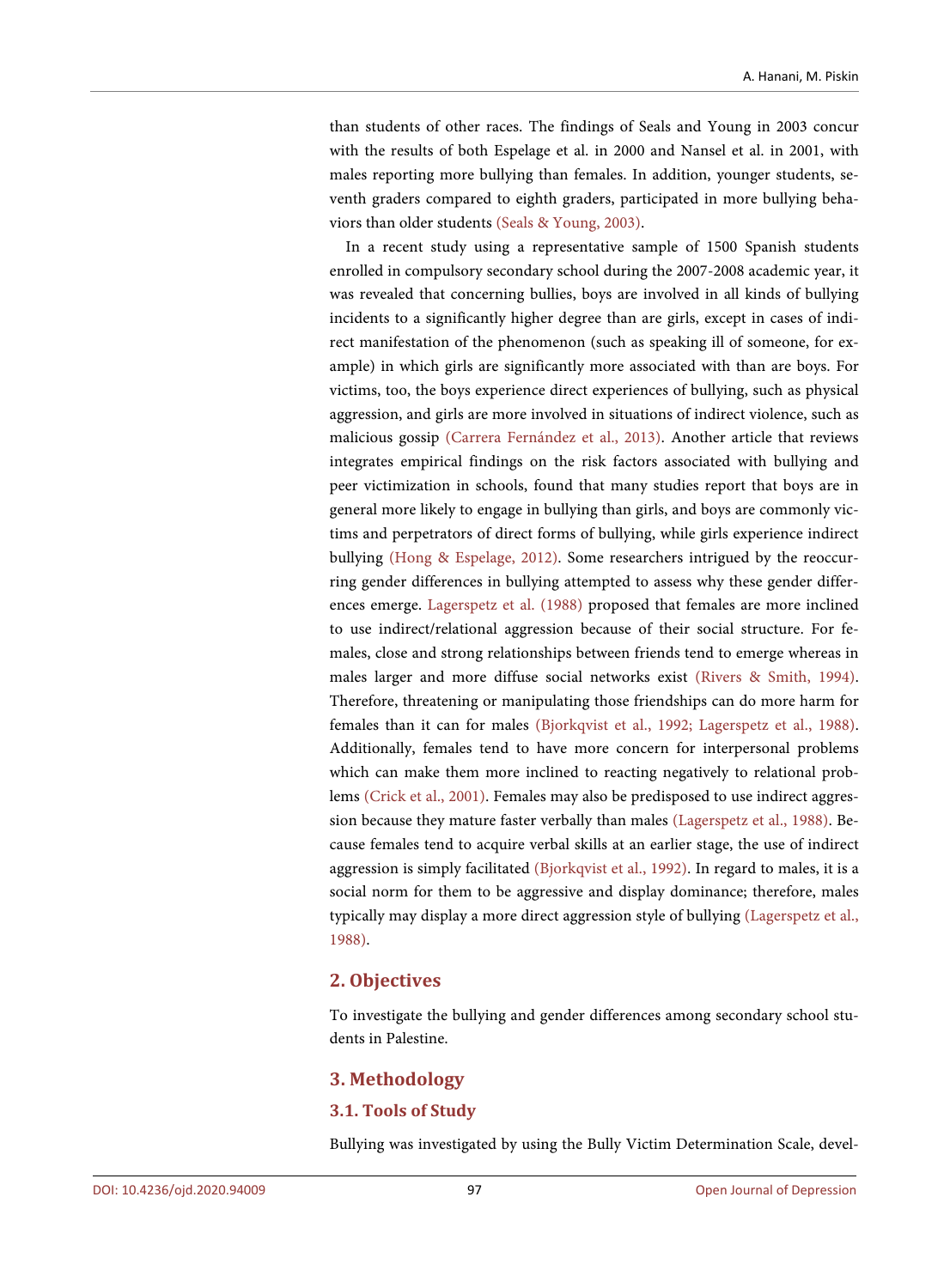oped by [Piskin & Ayas \(2007\).](#page-5-0) 

#### **3.2. Sample**

The sample for the study was taken from secondary schools in Nablus Governorate. Purposive sampling technique was used to select the participants. The total no. of participants consisted of 827 students, males = 388, females = 439.

#### **3.3. Procedure**

The data current study was collected through personal contact with the students. Before administering the tool, the purpose of the study was explained to the students and they were assured that their responses would be kept as confidential and will be used for research purpose only. They were requested to fill the bullying scale. The scale took 25 - 30 minutes to complete. In this way, the data was collected from the students. The obtained data was analyzed by the Mann Whitney U test used because there are male and female.

## **4. Result**

According to [Table 1,](#page-3-0) the Mann Whitney U test, shows that all differences among male and female are significant. Male have higher score than female. The result above shows that total bullying was 503.98 for male more than female 334.47.

The result in [Table 2](#page-3-1) according to the Mann Whitney U test shows that difference among male and female are significant. Male have higher score in the total of victimization. The total victimization for male was 534.78 more than female 307.25.

## **5. Conclusion**

The study concluded that bullying takes place at every phase of life. Not only the girls but boys are also vulnerable to bullying. Regarding the outcome of the current study, we find its results imitate the outputs of studies conducted in different countries of the world, about the existence of gender differences in bullying, as stated in the study of [Griezel et al.,](#page-4-1) 2012, that males participate in bullying and

<span id="page-3-0"></span>

| Table 1. Bullying U-Test scores related to gender. |  |  |
|----------------------------------------------------|--|--|
|----------------------------------------------------|--|--|

|                          | Group  | N   |        | Mean Ranks Sum of Ranks |           |       |
|--------------------------|--------|-----|--------|-------------------------|-----------|-------|
| Total<br><b>Bullying</b> | Male   | 388 | 503.98 | 195,545.00              | 50,253.00 | 0.000 |
|                          | Female | 439 | 334.47 | 146,833.00              |           |       |

<span id="page-3-1"></span>Table 2. Victimization U-Test scores related to gender.

|                        | Group  | N   |        | Mean Ranks Sum of Ranks |           |       |
|------------------------|--------|-----|--------|-------------------------|-----------|-------|
| Total<br>Victimization | Male   | 388 | 534.78 | 207,496.5               | 38,301.50 | 0.000 |
|                        | Female | 439 | 307.25 | 134,881.5               |           |       |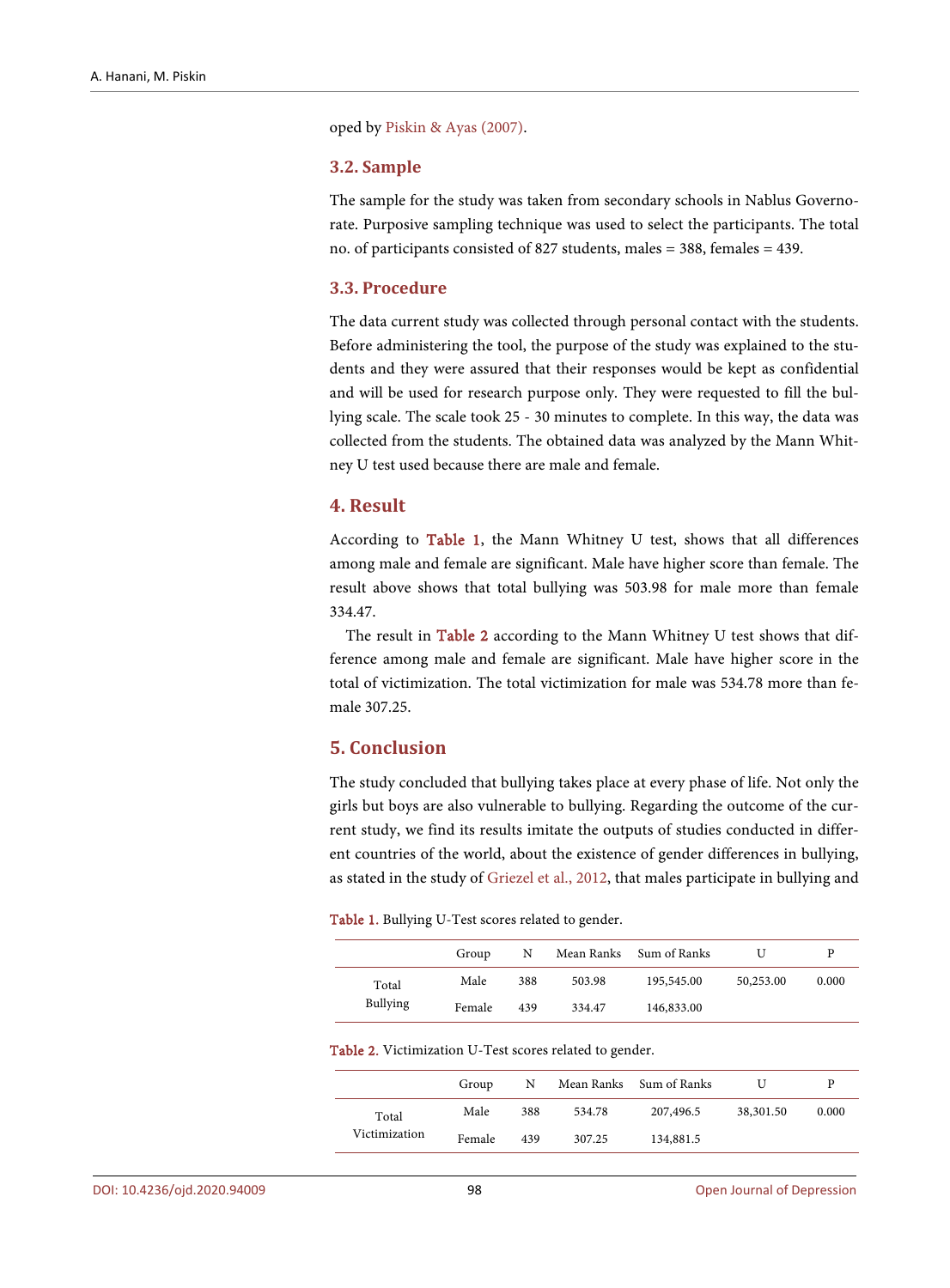as victims, more than girls. Also, the studies [Hoertel et al.](#page-5-5) (2012) and the study of [Espelage &](#page-4-7) Swearer (2003) showed results similar to those of the current study that bullying takes place in every phase of life. Boys are found to be more bullied than girls. Boys are found to be more bullied than girls.

# **Acknowledgements**

The authors highly appreciate all colleagues who helped in distribution and allowing to do the questionnaire among the targeted students.

#### **Disclosure**

The authors report no conflicts of interest in this work.

## **Fund**

The authors covered the research expenses by themselves and they did not receive funds for this work.

## **Conflicts of Interest**

The authors declare no conflicts of interest regarding the publication of this paper.

#### **References**

- <span id="page-4-0"></span>Al-Qhatani, N. (2008). Bullying among Intermediate School Students in Riyadh City: Survey Study and a Proposal Intervention Program Suitable to School Environment in Saudi Arabian. Unpublished Dissertation, The Kingdom Saudi Arabia: King Saud University.
- <span id="page-4-5"></span>Bjorkqvist, K., Lagerspetz, K. M. J., & Kaukiainen, A. (1992). Do Girls Manipulate and Boys Fight? Developmental Trends in Regard to Direct and Indirect Aggression. Aggressive Behaviour, 18, 117-127. [https://doi.org/10.1002/1098-2337\(1992\)18:2<117::AID-AB2480180205>3.0.CO;2-3](https://doi.org/10.1002/1098-2337(1992)18:2%3C117::AID-AB2480180205%3E3.0.CO;2-3)
- <span id="page-4-4"></span>Carrera Fernández, M. V., Fernández, M. L., Castro, Y. R., Failde Garrido, J. M., Otero, M. C. (2013). Bullying in Spanish Secondary Schools: Gender-Based Differences. The Spanish Journal of Psychology, 16, 1-14.
- <span id="page-4-2"></span>Chapell, M. S., Hasselman, S. L. Kitchin, T., Lomon, S. N., MacIver, K. W., & Sarullo, P. L. (2006). Bullying in Elementary School, High School, and College. Adolescence, 41, 633-647.
- <span id="page-4-3"></span>Crick, N. R., & Grotpeter, J. K. (1995). Relational Aggression, Gender, and Social-Psychological Adjustment. Child Development, 66, 710-722. <https://doi.org/10.2307/1131945>
- <span id="page-4-6"></span>Crick, N. R., Nelson, D. A., Morales, J. R., Cullerton-Sen, C., Casas, J. F., & Hickman, S. E. (2001). Relational Victimization in Childhood and Adolescence: I Hurt You through the Grapevine. In J. Juvonen, & S. Graham (Eds), Peer Harassment in School: The Plight of the Vulnerable and the Victimized (pp. 196-214). New York: Guillford Press.
- <span id="page-4-7"></span>Espelage, D. L., & Swearer, S. M. (2003). Research on School Bullying and Victimization: What Have We Learned and Where do We Go from Here? School Psychology Review, 32, 365-383. <https://doi.org/10.1080/02796015.2003.12086206>
- <span id="page-4-1"></span>Griezel, L., Finger, L. R., Bodkin-Andrews, G. H., Craven, R. G., & Yeung, A. S. (2012). Uncovering the Structure of and Gender and Developmental Differences in Cyber Bul-